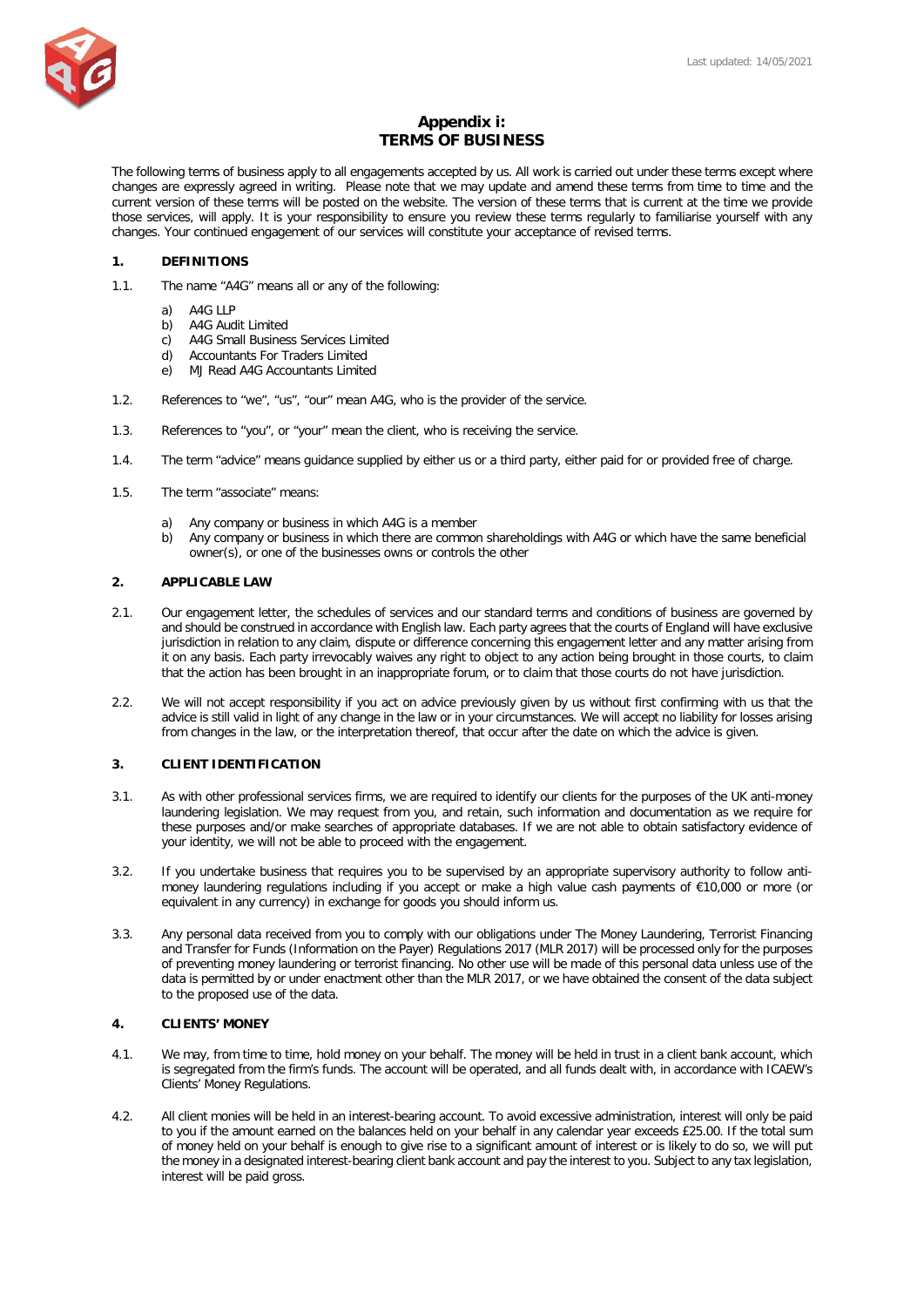

4.3. We will return monies held on your behalf promptly, as soon as there is no longer any reason to retain those funds. If any funds remain in our client account that are unclaimed, and the client to which they relate has remained untraced for five years, or we as a firm cease to practice, we may pay those monies to a registered charity.

### **5. COMMISSIONS OR OTHER BENEFITS**

- 5.1. In some circumstances we may receive commissions or other benefits for introductions to other professionals or in respect of transactions which we arrange for you.
- 5.2. In situations where we only refer you, and this does not relate to exempt regulated activities (investment business), by signing your agreement, you agree that if we or an associate receive any kind of fee, commission, payment or benefit in connection with referring you, the fees you would otherwise pay will not be reduced by the amount of the commissions or benefits. You agree that we or our associates, can retain the commission or other benefits without being liable to account to you for any such amounts.
- 5.3. The following are examples of likely commissions that may be received by us or our associates, in accordance with 5.2, and the likely amounts. These are only examples and may not cover all receipts in future:

| Service provided            | <b>Basis of commission</b> | Rate                               | Frequency |
|-----------------------------|----------------------------|------------------------------------|-----------|
| Foreign exchange management | Variable                   | 20% of gross profit based on       | Monthly   |
|                             |                            | transactions - benefit could       |           |
|                             |                            | typically be £1,000                |           |
| Software                    | Variable                   | 20% of subscription cost – benefit | Monthly   |
|                             |                            | could typically be £20             |           |

- 5.4. If in the future, abnormally large commissions, for example more than double the largest amount in 5.3 are received which were not envisaged when the agreement was signed, we will obtain specific consent to the retention of those commissions.
- 5.5. In situations where we act as agent for you, provide professional advice, or the referral relates to exempt regulated activities (investment business), and the referral is not to an associate of A4G, we will notify you in writing of the amount and terms of payment and receipt of any such commissions or benefits. Examples include but are not limited to:
	- Referrals to an Independent Financial Adviser for mortgage or insurance advice
	- Implementing investment planning in co-operation an Independent Financial Adviser
	- Referrals to a lender
	- Referrals to an Insolvency Practitioner
- 5.6. Where a third party requires us to undertake work on your behalf to assist them with or to facilitate the service they are providing to you, we may agree with the third party to invoice them directly for our work, based on terms agreed between us and the third party. Where this is not the case, we will agree the fees with and raise the invoice to you.

### **6. REFERRALS TO ASSOCIATES**

- 6.1. If you request to be referred to an Independent Financial Adviser (IFA), we may refer you to A4G Wealth, which is a trading name of Base Financial Limited (company number 09640455). A4G LLP is a minority shareholder in A4G Wealth. Should you decide to proceed with the services of A4G Wealth, you will be required to agree separate terms and conditions with them. A4G accept no liability in respect of the service and advice provided by A4G Wealth.
- 6.2. If you request to be referred for Will Writing and other related services, we may refer you to A4G Legacy, which is a trading name of Integrity Legal Services Ltd (company number 05463636). A4G LLP is a minority shareholder in A4G Legacy. Should you decide to proceed with the services of A4G Legacy, you will be required to agree separate terms and conditions with them. A4G accept no liability in respect of the service and advice provided by A4G Legacy.
- 6.3. If you request to be referred for payroll services, we may refer you to A4G Payroll LLP (company number OC375658). A4G LLP is a designated member of, and controls, A4G Payroll LLP.
- 6.4. If you request to be referred for bookkeeping services, we may refer you to A4G Bookkeeping Limited (company number 09917180). This company is fully owned and controlled by A4G LLP.
- 6.5. If you request to be referred for consultancy and other advice which is not related to accountancy, tax, bookkeeping or payroll services, we may refer you to A4G Growth LLP (company number OC391242). A4G LLP is a designated member of, and jointly controls, A4G Growth LLP.
- 6.6. A4G does not receive commission or benefits from associates but may receive a share of profits or dividends from the associate, in the normal course of business and in accordance with A4G's ownership of that associate.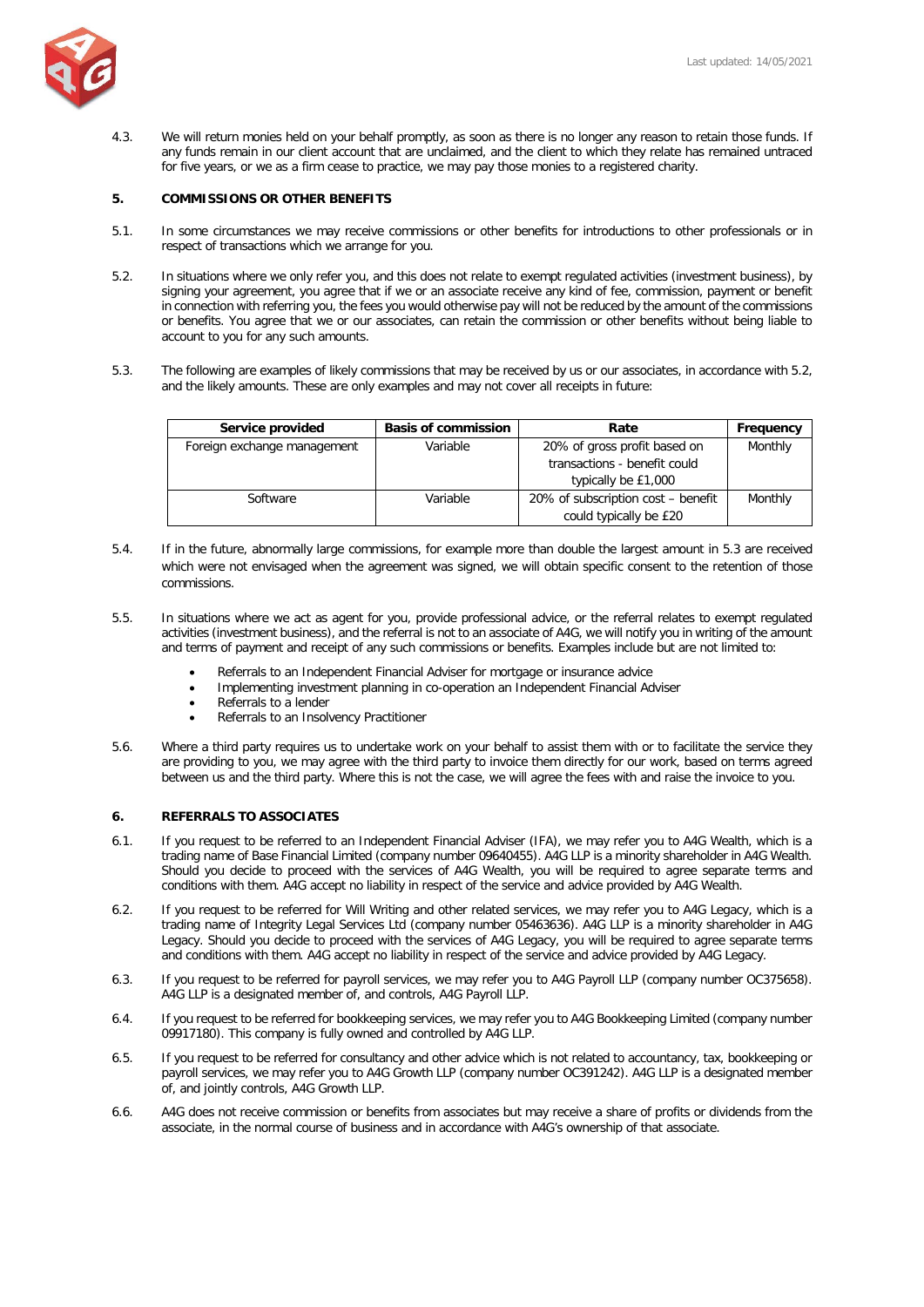

#### **7. CONFIDENTIALITY**

- 7.1. Unless we are authorised by you to disclose information on your behalf, we confirm that if you give us confidential information we will, at all times during and after this engagement, keep it confidential, except as required by law or as provided for in regulatory, ethical or other professional pronouncements applicable to us or our engagement.
- 7.2. You agree that, if we act for other clients who are or who become your competitors, to comply with our duty of confidentiality it will be sufficient for us to take such steps as we think appropriate to preserve the confidentiality of information given to us by you, both during and after this engagement. These may include taking the same or similar steps as we take in respect of the confidentiality of our own information.
- 7.3. In addition, if we act for other clients whose interests are or may be adverse to yours, we will manage the conflict by implementing additional safeguards to preserve confidentiality. Safeguards may include measures such as separate teams, physical separation of teams, and separate arrangements for storage of, and access to, information.
- 7.4. You agree that the effective implementation of such steps or safeguards as described above will provide adequate measures to avoid any real risk of confidentiality being impaired.
- 7.5. We may, on occasions, subcontract work on your affairs to other tax or accounting professionals. The subcontractors will be bound by our client confidentiality terms and the transfer of information will be undertaken in compliance with the data protection legislation. Our responsibilities under data protection are detailed in section 9.
- 7.6. If we use external or cloud-based systems, we will ensure confidentiality of your information is maintained.
- 7.7. We reserve the right, for the purpose of promotional activity, training or other business purpose, to mention that you are a client of ours. As stated above we will not disclose any confidential information. You may opt out of this by writing to your Client Manager.
- 7.8. This applies in addition to our obligations on data protection in section 9

#### **8. CONFLICTS OF INTEREST**

- 8.1. We will inform you if we become aware of any conflict of interest in our relationship with you or in our relationship with you and another client, unless we are unable to do so because of our confidentiality obligations. We have safeguards that can be implemented to protect the interests of different clients if a conflict arises. If conflicts are identified which cannot be managed in a way that protects your interests, we regret that we will be unable to provide further services.
- 8.2. If there is a conflict of interest that is capable of being addressed successfully by the adoption of suitable safeguards to protect your interests, we will adopt those safeguards. In resolving the conflict, we would be guided by ICAEW's Code of Ethics, which can be viewed at [icaew.com/en/membership/regulations-standards-and-guidance/ethics.](https://www.icaew.com/en/membership/regulations-standards-and-guidance/ethics) During and after our engagement, you agree that we reserve the right to act for other clients whose interests are or may compete with or be adverse to yours, subject, of course, to our obligations of confidentiality and the safeguards set out in the paragraph on confidentiality above.

#### **9. DATA PROTECTION**

- 9.1. In this clause 9, the following definitions shall apply:
	- a) 'client personal data' means any personal data provided to us by you, or on your behalf, for the purpose of providing our services to you, pursuant to our engagement letter with you;
	- b) 'data protection legislation' means all applicable privacy and data protection legislation and regulations including PECR, the UK GDPR and any applicable national laws, regulations and secondary legislation in the UK relating to the processing of personal data and the privacy of electronic communications, as amended, replaced or updated from time to time:
	- c) 'controller', 'data subject', 'personal data', and 'process' shall have the meanings given to them in the data protection legislation;
	- d) 'UK GDPR' means the Data Protection Act 2018 as amended by the Data Protection, Privacy and Electronic Communications (Amendments etc.) (EU Exit) Regulations 2019 which merge the previous requirements of the Data Protection Act with the requirements of the General Data Protection Regulation ((EU) 2016/679); and
	- e) 'PECR' means the Privacy and Electronic Communications (EC Directive) Regulations 2003 (SI 2426/2003).
- 9.2. We shall each be considered an independent data controller in relation to the client personal data. Each of us will comply with all requirements and obligations applicable to us under the data protection legislation in respect of the client personal data.
- 9.3. You shall only disclose client personal data to us where: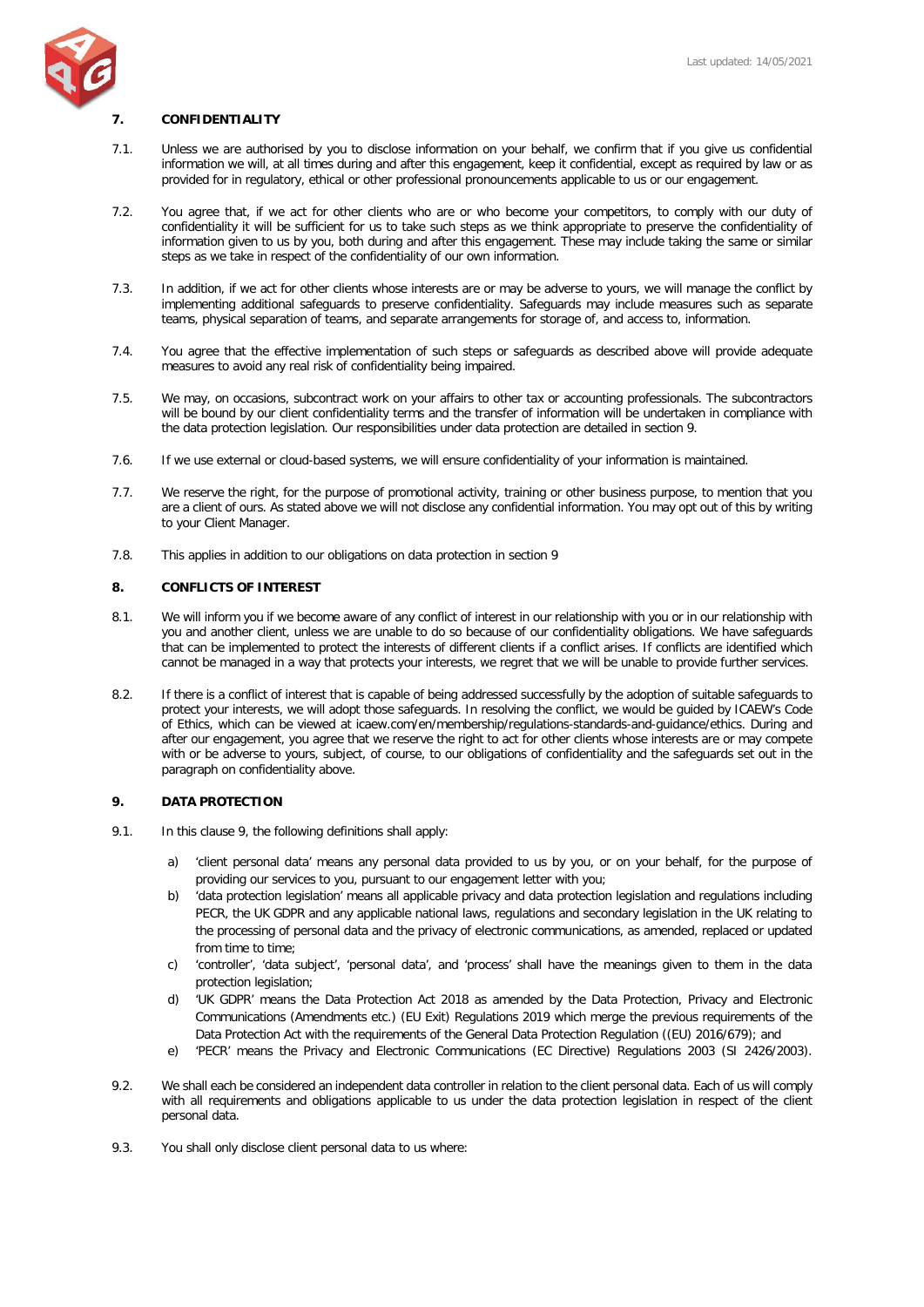

- a) you have provided the necessary information to the relevant data subjects regarding its use (and you may use or refer to our privacy notice available at [www.a4g-llp.co.uk/privacy-notice](https://www.a4g-llp.co.uk/privacy-policy) for this purpose);
- b) you have a lawful basis upon which to do so, which, in the absence of any other lawful basis, shall be with the relevant data subject's consent; and
- c) you have complied with the necessary requirements under the data protection legislation to enable you to do so.
- 9.4. Should you require any further details regarding our treatment of personal data, please contact our data protection officer, Peter Baldwin on 01474 853856 or [DPO@a4g-llp.co.uk.](mailto:DPO@a4g-llp.co.uk)
- 9.5. We shall only process the client personal data:
	- a) in order to provide our services to you and perform any other obligations in accordance with our engagement with you;
	- b) in order to comply with our legal or regulatory obligations; and
	- c) where it is necessary for the purposes of our legitimate interests and those interests are not overridden by the data subjects' own privacy rights. Our privacy notice (available at [www.a4g-llp.co.uk/privacy-notice\)](https://www.a4g-llp.co.uk/privacy-policy) contains further details as to how we may process client personal data.
- 9.6. For the purpose of providing our services to you, we may disclose the client personal data to members of our firm's network, our regulatory bodies or other third parties (for example, our professional advisors or service providers). The third parties to whom we disclose such personal data may be located outside of the United Kingdom. We will only disclose client personal data to a third party (including a third party outside of the United Kingdom) provided that the transfer is undertaken in compliance with the data protection legislation.
- 9.7. We may disclose the client personal data to other third parties in the context of a possible sale, merger, restructuring or financing of or investment in our business. In this event we will take appropriate measures to ensure that the security of the client personal data continues to be ensured in accordance with data protection legislation. If a change happens to our business, then the new owners may use our client personal data in the same way as set out in these terms.
- 9.8. We shall maintain commercially reasonable and appropriate security measures, including administrative, physical and technical safeguards, to protect against unauthorised or unlawful processing of the client personal data and against accidental loss or destruction of, or damage to, the client personal data.
- 9.9. In respect of the client personal data, provided that we are legally permitted to do so, we shall promptly notify you in the event that:
	- a) we receive a request, complaint or any adverse correspondence from or on behalf of a relevant data subject, to exercise their data subject rights under the data protection legislation or in respect of our processing of their personal data;
	- b) we are served with an information, enforcement or assessment notice (or any similar notices), or receive any other material communication in respect of our processing of the client personal data from a supervisory authority as defined in the data protection legislation (for example in the UK, the Information Commissioner's Officer); or
	- c) we reasonably believe that there has been any incident which resulted in the accidental or unauthorised access to, or destruction, loss, unauthorised disclosure or alteration of, the client personal data.
- 9.10. Upon the reasonable request of the other, we shall each co-operate with the other and take such reasonable commercial steps or provide such information as is necessary to enable each of us to comply with the data protection legislation in respect of the services provided to you in accordance with our engagement letter with you in relation to those services.

## **10. DISENGAGEMENT**

10.1. If we resign or are asked to resign, we will normally issue a disengagement letter to ensure that our respective responsibilities are clear. If we have no contact with you for a period of 12 months or more, we may issue to your last known address a disengagement letter and thereafter cease to act.

### **11. ELECTRONIC AND OTHER COMMUNICATION**

- 11.1. Unless you instruct us otherwise, we may, if appropriate, communicate with you and with third parties by email or other electronic means. The recipient is responsible for virus checking emails and any attachments.
- 11.2. With electronic communication, there is a risk of non-receipt, delayed receipt, inadvertent misdirection or interception by third parties. We use virus-scanning software to reduce the risk of viruses and similar damaging items being transmitted in emails or by electronic storage devices. Nevertheless, electronic communication is not totally secure and we cannot be held responsible for damage or loss caused by viruses or for communications which are corrupted or altered after despatch. Nor can we accept any liability for problems or accidental errors relating to this means of communication, especially in relation to commercially sensitive material. These are risks you must bear in return for greater efficiency and lower costs. If you do not wish to accept these risks, please let us know and we will communicate by paper mail, other than when electronic submission is mandatory.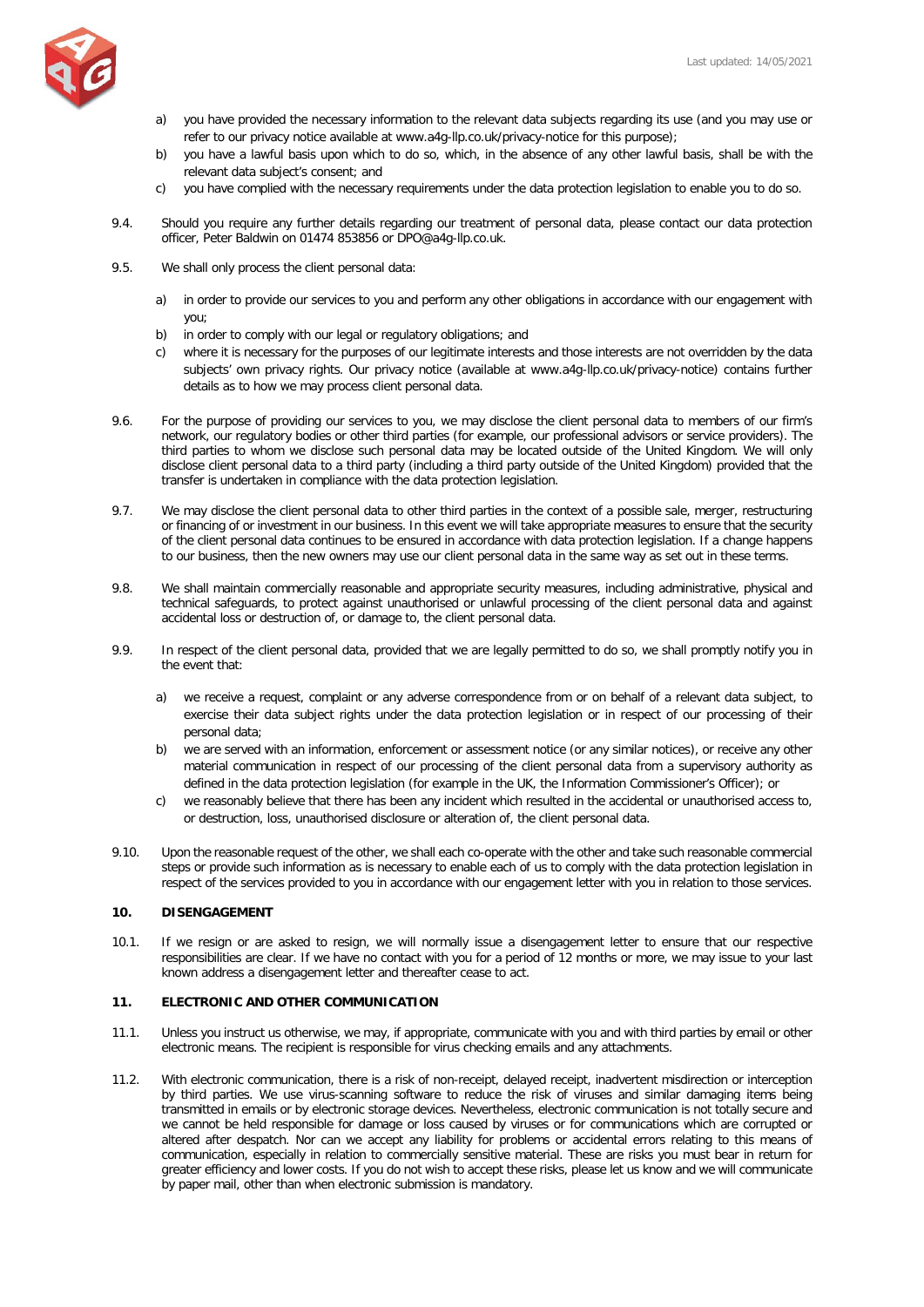

11.3. Any communication by us with you sent through the postal [or DX] system is deemed to arrive at your postal address two working days after the day the document was sent.

### **12. FEES AND PAYMENT TERMS**

- 12.1. Our fees may depend, not only upon the time spent on your affairs, but also on the level of skill and responsibility and the importance and value of the advice we provide, as well as the level of risk.
- 12.2. If we provide you with an estimate of our fees for any specific work, the estimate will not be contractually binding unless we explicitly state that will be the case. Otherwise, our fees will be calculated based on the hours worked by each member of staff necessarily engaged on your affairs, multiplied by their charge-out rate per hour, VAT being charged thereon. Indicative hourly charge-out rates are as follows:

| Partner | £200 plus VAT |
|---------|---------------|
|         | 0.40011111T   |

| Principal Adviser | £100 plus VAT      |
|-------------------|--------------------|
| Client Monogar    | $0.00 \times 1.00$ |

Client Manager **E80 plus VAT** • Assistant £40 plus VAT

These rates are subject to change.

- 12.3. All fees quoted, whether verbally or in writing, are quoted excluding VAT unless otherwise stated.
- 12.4. If requested, we may indicate a fixed fee for the provision of specific services or an indicative range of fees for a particular assignment. It is not our practice to identify fixed fees for more than a year ahead, as such fee quotes need to be reviewed in the light of events. If it becomes apparent to us, due to unforeseen circumstances, that a fee quote is inadequate, we reserve the right to notify you of a revised figure or range and to seek your agreement thereto.
- 12.5. In some cases, you may be entitled to assistance with your professional fees, particularly in relation to any investigation into your tax affairs by HMRC. Assistance may be provided through insurance policies you hold or via membership of a professional or trade body. Other than where such insurance was arranged through us, you will need to advise us of any such insurance cover you have. You will remain liable for our fees regardless of whether all or part are liable to be paid by your insurers.
- 12.6. We will bill at our discretion and our invoices will be due for payment within 15 days of issue. Our fees are exclusive of VAT which will be added where it is chargeable. Any disbursements we incur on your behalf, and expenses incurred in the course of carrying out our work for you, will be added to our invoices where appropriate.
- 12.7. Unless otherwise agreed to the contrary, our fees do not include the costs of any third party, counsel or other professional fees. If these costs are incurred to fulfil our engagement, such necessary additional charges may be payable by you.
- 12.8. Our bank account details and the payment reference you should use will be detailed on our invoice. If there is a change to these we will notify you in writing. Should you have any queries regarding our payment details, please contact our Credit Control Manager on 01474 853 856.
- 12.9. It is our normal practice to ask clients to pay by monthly direct debit and periodically to adjust the monthly payment by reference to actual billings.
- 12.10. We reserve the right to charge interest on late paid invoices at the rate of 8% above bank base rates under the Late Payment of Commercial Debts (Interest) Act 1998. In the event of us waiving the right to charge interest on any outstanding account, this shall be regarded as an indulgence by us and shall not prevent or be prejudicial to us raising a charge for interest in respect of any subsequent account.
- 12.11. We also reserve the right to suspend our services or to cease to act for you, having given written notice, if payment of any fees is unduly delayed. We intend to exercise these rights only if it is fair and reasonable to do so.
- 12.12. If you do not accept that an invoiced fee is fair and reasonable, you must notify us within 15 days of receipt, failing which, you will be deemed to have accepted that payment is due.
- 12.13. If a client company, trust or other entity is unable or unwilling to settle our fees, we reserve the right to seek payment from the individual (or parent company) giving us instructions on behalf of the client, and we shall be entitled to enforce any sums due against the group company or individual nominated to act for you.
- 12.14. All clients are required to sign a personal guarantee to warrant that in the event of the company not meeting our charges on demand, in accordance with this agreement, the liability of the said company will in all respects in the terms of this agreement be accepted as the liability of the director(s) or member(s) being in office at the time the instructions were accepted, without prejudice to our right of action against the company.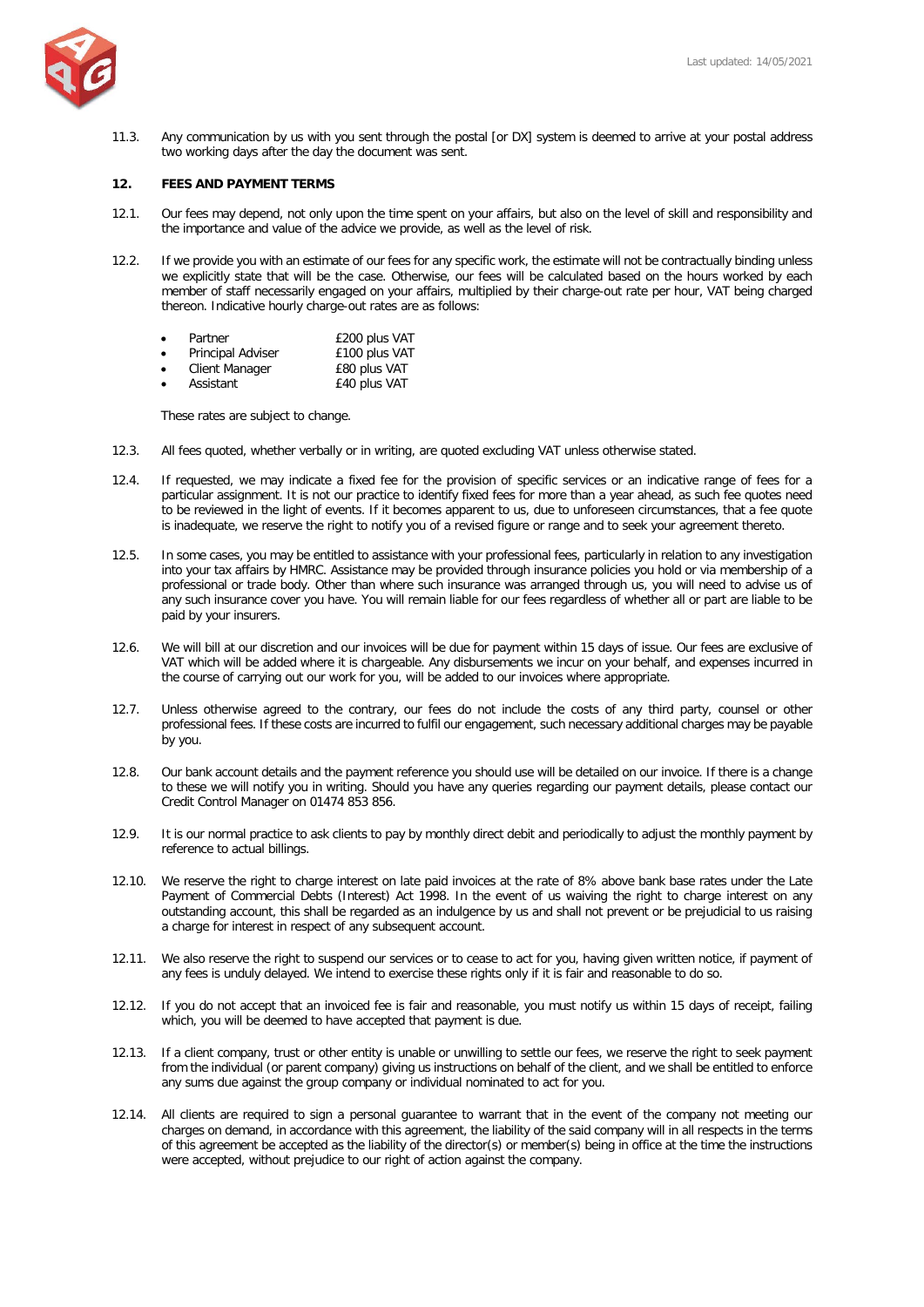

### **13. SUBSCRIPTIONS FOR ONLINE ACCOUNTS PACKAGES**

- 13.1. Where we pay for an online accounts package on your behalf, the following terms and conditions apply:
	- a) The contract for the accounts package is between you and the package supplier.
	- b) You are responsible for the information entered into the package supplied.
	- c) We reserve the right at any time to cancel the subscription where there is non-payment of this or any other fees in relation to the work we have completed on your behalf. You will be notified one month in advance of the subscription being cancelled and all reports necessary will be taken and held by us to enable the subscription to be re-activated upon receipt of payment; and
	- d) You must give one month's notice should you wish to cancel the subscription or decide to change accountant. Failure to do so will mean that you will be charged one additional month's fees to cover the costs incurred by us on your behalf. We will take all reports necessary to enable the subscription to be re-activated or for them to be retained for your records. We will provide these upon settlement of all outstanding fees due to us.
- 13.2. As the subscription provider we have access to the financial information within the accounts package at any time. By accepting this subscription through us, you agree that we can access the financial information and make adjustments where considered necessary following discussions with you. This will be accessed in accordance with the data protection clause 8.
- 13.3. Where you change accountant, you are required to arrange alternative billing arrangements, either subscribed personally or through your new accountant and once you confirm this has been completed we will remove ourselves as a user and will no longer have access to the information held within the package.
- 13.4. This service is provided through a third party and the cost of this is then billed to you through us either as part of the fee or in addition to the fees stated in the proposal document.
- 13.5. We accept no responsibility for the information held within the accounts package and accepts no liability if the accounts package becomes unavailable at any time.

#### **14. CLIENT CARE PROGRAMME**

- 14.1. The client care programme is a one-off meeting or conference call that is conducted with you by your client manager, or such person that we deem appropriate.
- 14.2. The client care programme is provided free of charge to new clients that engage us to complete all the services detailed in their proposal letter for at least 12 months from the date our engagement commences.
- 14.3. Where any part of our engagement is terminated by either party within 12 months of commencing, the cost of providing the client care programme will be charged to you at our hourly rates and will be payable in accordance with our Fees and Payment terms set out in these terms of business at section 9.
- 14.4. The client care programme may, at our discretion, also be provided to existing clients (those that have been clients for more than 12 months) where there is a change of client manager.

#### **15. CUSTOMER SERVICE AND COMPLAINTS**

- 15.1. We are committed to providing you with a high-quality service that is both efficient and effective. We are constantly looking at improving the way that we provide our services to clients. We invest heavily in our systems and training with the primary aim being to enable our Principal Advisers and Client Managers to devote more time to our clients.
- 15.2. We place great importance on providing the highest level of service to all our clients, but we do recognise that, very occasionally, things go wrong. When this happens, we encourage you to tell us your concerns so that we have the opportunity to put things right. Our policy is to:
	- a. Make it easy for you to raise your complaint
	- b. Listen to your concerns
	- c. Consider your suggestions on how we can put matters right
	- d. Make every effort to ensure that you are satisfied with how your complaint is handled
- 15.3. If, at any point you would like to discuss with us how our service to you could be improved, please discuss this with your Client Manager or Principal Adviser.
- 15.4. If you are dissatisfied with the service you are receiving and wish to make a formal complaint, please let us know in writing by contacting Malcolm Palmer FCA or Emma White FCA at Kings Lodge, London Road, West Kingsdown, Kent, TN15 6AR.
- 15.5. We will consider carefully any complaint you may make about our service as soon as we receive it and do all we can to explain the position to you. We will acknowledge your letter within five business days of its receipt and endeavour to deal with your complaint within eight weeks. During this period, we will keep you up to date regularly.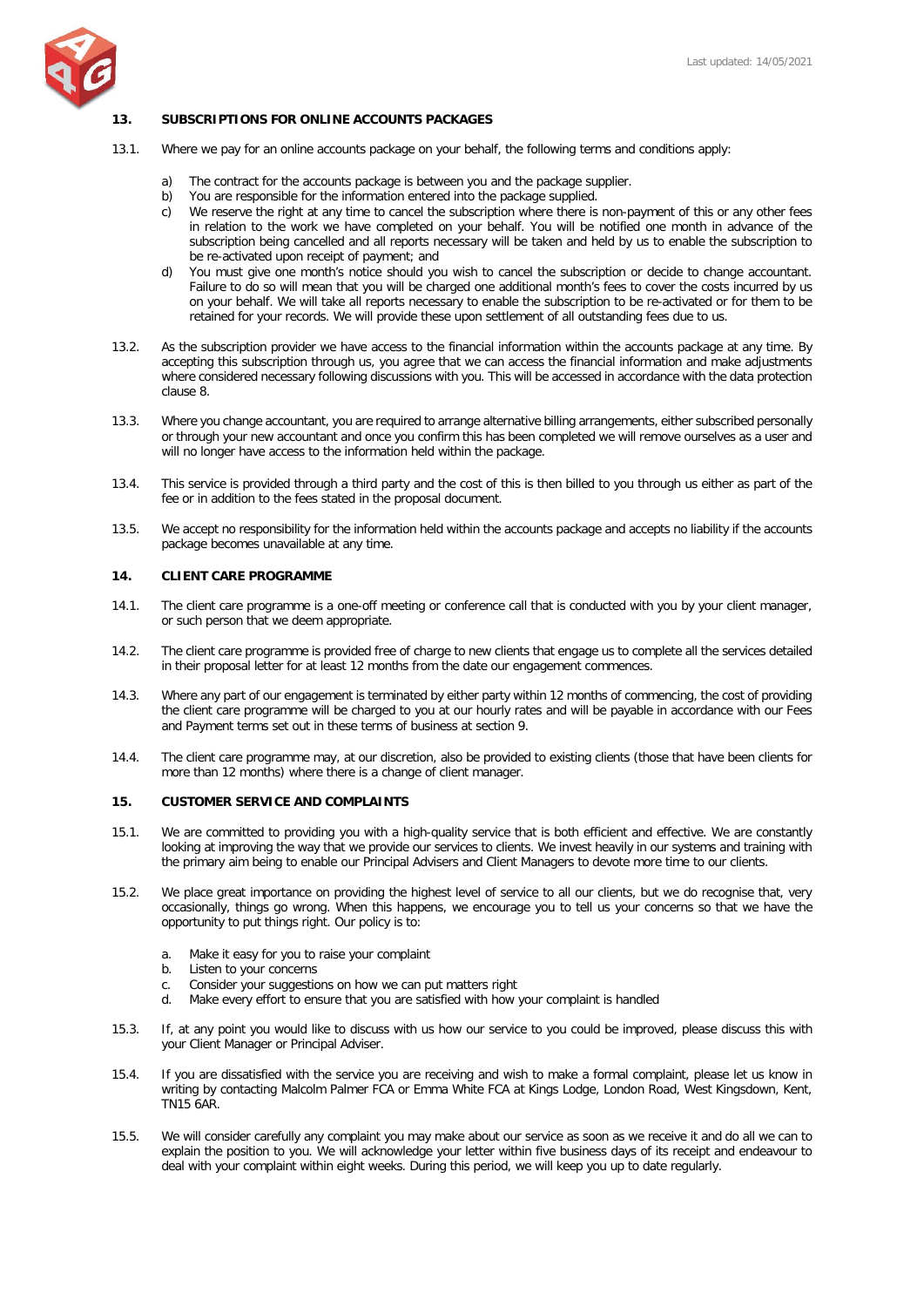

- 15.6. If we do not answer your complaint to your satisfaction, you may take up the matter with our professional body, ICAEW.
- 15.7. Should we be unable to resolve your complaint you may also be able to refer your complaint to an alternative dispute resolution (ADR) provider to try and reach a resolution. We will provide details of a ADR provider if we cannot resolve your complaint using our internal procedures. This is in addition to your ability to complain to ICAEW.

### **16. INTELLECTUAL PROPERTY RIGHTS AND USE OF OUR NAME**

- 16.1. We will retain all intellectual property rights in any document prepared by us during the course of carrying out the engagement except where the law specifically states otherwise.
- 16.2. You are not permitted to use our name in any statement or document you may issue unless our prior written consent has been obtained. The only exception to this restriction would be statements or documents that, in accordance with applicable law, are to be made public.

### **17. INTERPRETATION**

17.1. If any provision of our engagement letter or terms of business is held to be void, that provision will be deemed not to form part of this contract. In the event of any conflict between these terms of business and the engagement letter or appendices, the relevant provision in the engagement letter or schedules will take precedence.

### **18. INTERNAL DISPUTES WITHIN A CLIENT**

18.1. If we become aware of a dispute between the parties who own the business or who are in some way involved in its ownership and management, it should be noted that our client is the business and we would not provide information or services to one party without the express knowledge and permission of all parties. Unless otherwise agreed by all parties, we will continue to supply information to the normal place of business for the attention of the directors, partners, trustees, (as applicable). If conflicting advice, information or instructions are received from different directors, partners, or trustees (as applicable) in the business, we will refer the matter back to the board of directors, trustees or the partnership (as applicable) and take no further action until the board or partnership (as applicable) has agreed the action to be taken.

### **19. INVESTMENT ADVICE (INCLUDING INSURANCE DISTRIBUTION SERVICES)**

19.1. Investment business is regulated by the Financial Services and Markets Act 2000. If, during the provision of professional services to you, you need advice on investments including insurances, we may have to refer you to someone who is authorised by the Financial Conduct Authority. However, as we are licensed by ICAEW, we may be able to provide certain investment services that are complementary to, or arise out of, the professional services we are providing to you. In the unlikely event that we cannot meet our liabilities to you, you may be able to claim compensation under the Chartered Accountants' Compensation Scheme in respect of exempt regulated activities undertaken. Further information about the scheme and the circumstances in which grants may be made is available on ICAEW's website: [www.icaew.com/cacs](http://www.icaew.com/cacs) 

### **20. LIEN**

20.1. Insofar as we are permitted to so by law or by professional guidelines, we reserve the right to exercise a lien over all funds, documents and records in our possession relating to all engagements for you until all outstanding fees and disbursements are paid in full.

## **21. LIMITATION OF THIRD PARTY RIGHTS**

21.1. The advice and information we provide to you as part of our service is for your sole use, and not for any third party to whom you may communicate it, unless we have expressly agreed in the engagement letter that a specified third party may rely on our work. We accept no responsibility to third parties, including any group company to whom the engagement letter is not addressed, for any advice, information or material produced as part of our work for you which you make available to them. A party to this agreement is the only person who has the right to enforce any of its terms, and no rights or benefits are conferred on any third party under the Contracts (Rights of Third Parties) Act 1999.

### **22. PERIOD OF ENGAGEMENT AND TERMINATION**

- 22.1. Unless otherwise agreed in our engagement letter, our work will begin when we receive implicit or explicit acceptance of that letter. Except as stated in that letter, we will not be responsible for periods before that date.
- 22.2. Each of us may terminate our agreement by giving not less than 21 days' notice in writing to the other party except if you fail to cooperate with us or we have reason to believe that you have provided us or HMRC with misleading information, in which case we may terminate this agreement immediately. Termination will be without prejudice to any rights that may have accrued to either of us before termination.
- 22.3. We reserve the right to terminate the engagement between us with immediate effect in the event of: your insolvency, bankruptcy or other arrangement being reached with creditors; an independence issue or change in the law which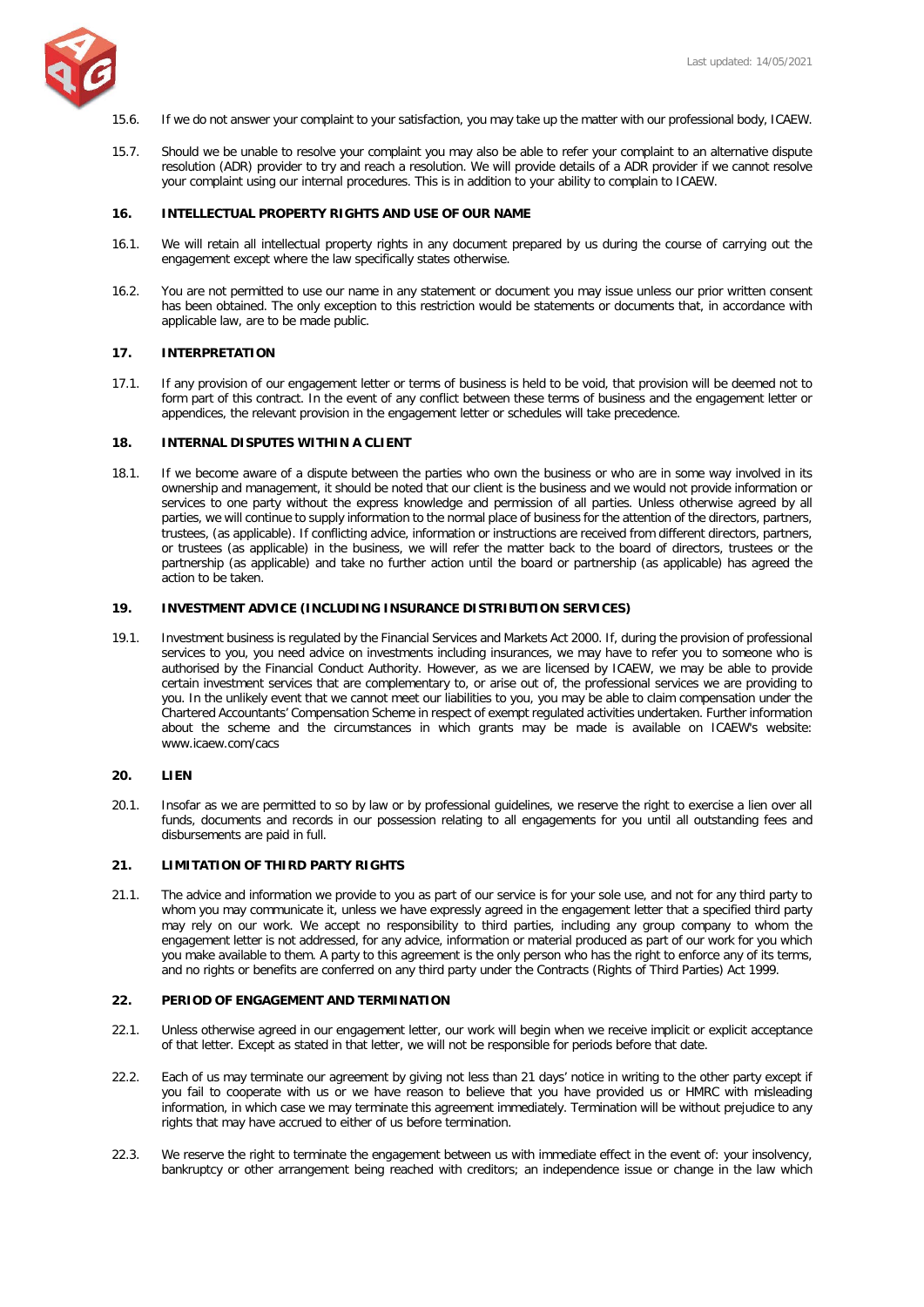

means we can no longer act; failure to pay our fees by the due dates; or either party being in breach of their obligations if this is not corrected within 30 days of being asked to do so.

22.4. In the event of termination of our contract, we will endeavour to agree with you the arrangements for the completion of work in progress at that time, unless we are required for legal or regulatory reasons to cease work immediately. In that event, we will not be required to carry out further work and shall not be responsible or liable for any consequences arising from termination.

### **23. PROFESSIONAL RULES AND STATUTORY OBLIGATIONS**

23.1. We will observe and act in accordance with the Bye-laws, regulations and Code of Ethics of ICAEW and will accept instructions to act for you on this basis. In particular you give us the authority to correct errors made by HMRC if we become aware of them. We will not be liable for any loss, damage or cost arising from our compliance with statutory or regulatory obligations. You can see copies of these requirements in our offices. The requirements are also available online at [icaew.com/en/membership/regulations-standards-and-guidance.](http://www.icaew.com/en/membership/regulations-standards-and-guidance)

#### **24. QUALITY CONTROL**

- 24.1. As part of our ongoing commitment to provide a quality service, our files are periodically reviewed by an independent regulatory or quality control body. These reviewers are highly experienced professionals and are bound by the same rules of confidentiality as our principals and staff.
- 24.2. When dealing with HMRC on your behalf we are required to be honest and to take reasonable care to ensure that your returns are correct. To enable us to do this, you are required to be honest with us and to provide us with all necessary information in a timely manner. For more information about 'Your Charter' for your dealings with HMRC, visit [www.gov.uk/government/publications/your-charter.](http://www.gov.uk/government/publications/your-charter) To the best of our abilities, we will ensure that HMRC meet their side of the Charter in their dealings with you.

### **25. RELIANCE ON ADVICE**

21.2 We will endeavour to record all advice on important matters in writing. Advice given orally is not intended to be relied upon unless confirmed in writing. Therefore, if we provide oral advice (for example, during the course of a meeting or a telephone conversation) and you wish to be able to rely on that advice, you must ask for the advice to be confirmed by us in writing. Advice is valid as at the date it was given.

## **26. RETENTION OF PAPERS**

26.1. You have a legal responsibility to retain documents and records relevant to your financial affairs. During the course of our work we may collect information from you and others relevant to your tax and financial affairs. We will return any original documents to you if requested. Documents and records relevant to your tax affairs are required by law to be retained as follows:

#### **Individuals, trustees and partnerships:**

- with trading or rental income: five years and 10 months after the end of the tax year
- otherwise: 22 months after the end of the tax year.

#### **Companies, Limited Liability Partnerships, and other corporate entities:**

- six years from the end of the accounting period.
- 26.2. Although certain documents may legally belong to you, we may destroy correspondence and other papers that we store electronically or otherwise that are more than seven years old, except documents we think may be of continuing significance. You must tell us if you wish us to keep any document for any longer period.

#### **27. THE PROVISION OF SERVICES REGULATIONS 2009**

- 27.1. A4G Audit Limited, only, is registered to carry on audit work in the UK by ICAEW. Details of our audit registration can be viewed at www.auditregister.org.uk, under reference number C009027968.
- 27.2. Our professional indemnity insurer is QBE UK Limited of 30 Fenchurch Street, London, United Kingdom, EC3M 3BD. The territorial coverage is worldwide, excluding professional business carried out from an office in the United States of America or Canada, and excludes any action for a claim brought in any court in the United States or Canada.

#### **28. TIMING OF OUR SERVICES**

28.1. If you provide us with all information and explanations on a timely basis in accordance with our requirements, we will plan to undertake the work within a reasonable period of time to meet any regulatory deadlines. However, failure to complete our services before any such regulatory deadline would not, of itself, mean that we are liable for any penalty or additional costs arising.